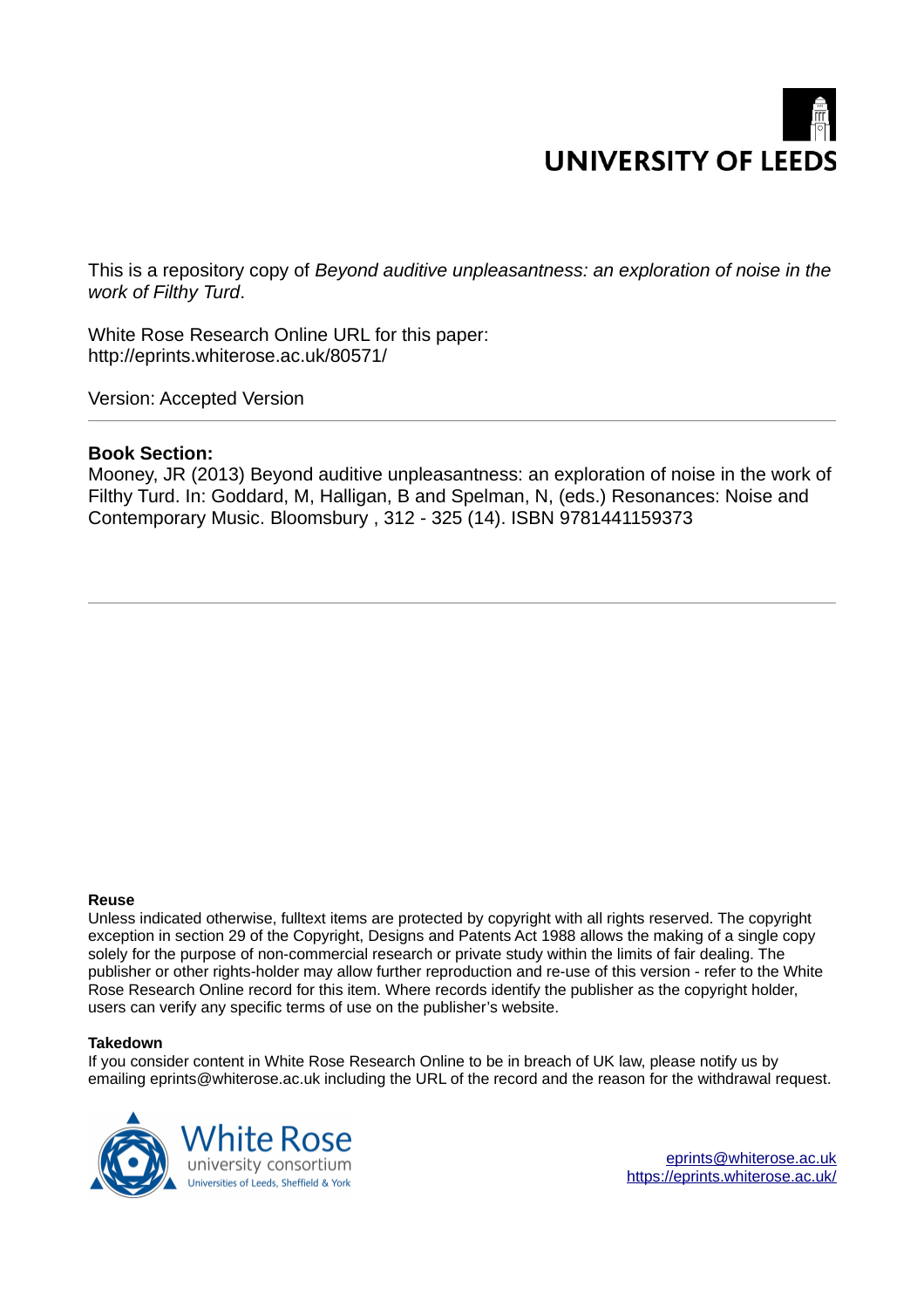# **Beyond Auditive Unpleasantness: An Exploration of Noise in the Work of Filthy Turd**

# **James Mooney and Daniel Wilson**

NB: This PDF is not the final print version of the article and is not to be cited directly. The print version is available via [http://www.bloomsbury.com](http://www.bloomsbury.com/) and may be cited as follows:

J. Mooney & D. Wilson, 'Beyond Auditive Unpleasantness: An Exploration of Noise in the Work of Filthy Turd', in Resonances: Noise and Contemporary Music, ed. by M. Goddard, B. Halligan & N. Spelman (New York, London, New Delhi & Sydney: Continuum, 2013), pp.312–325.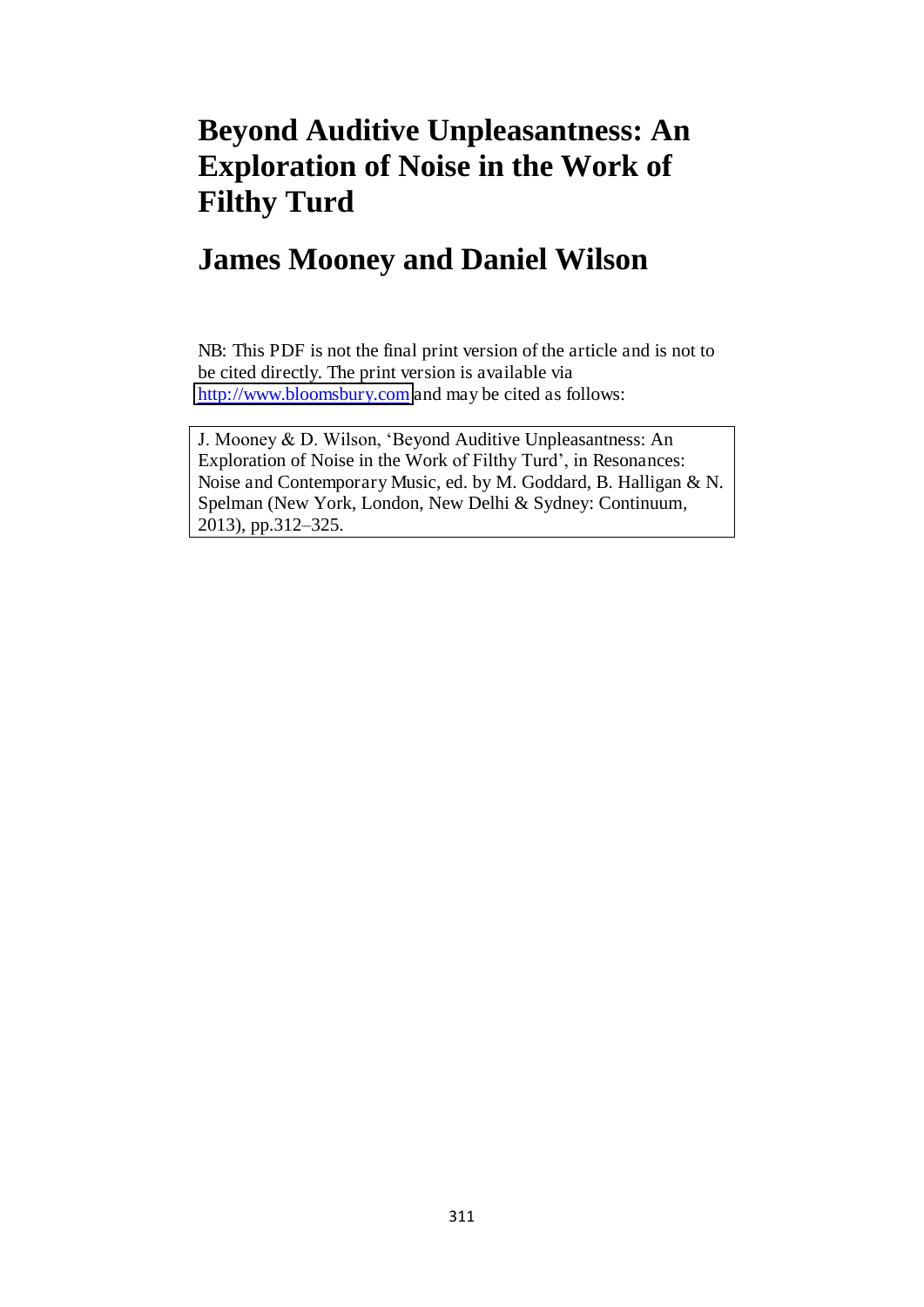#### **Beyond Auditive Unpleasantness: A Case Study of Filthy Turd**

### **James Mooney and Daniel Wilson**

University of Leeds / j.r.mooney@leeds.ac.uk / d.wilson@leeds.ac.uk

# **Introduction**

 $\overline{a}$ 

Filthy Turd is one of several monikers used by the UK-based noise artist Darren Wyngarde. Wyngarde's live performances as Filthy Turd are typically very loud—timbrally noisy—and often involve nudity, acts of violence, masochism, scatophilia and other forms of subversive behaviour. The album art, track titles and promotional materials include references to vomit, faeces, acts of self-harm and sexual imagery. There are two Filthy Turd online blogs (Filthy Turd, 2009a, 2011a) comprising a curious mixture of informative text and what appears to be complete gibberish. The following is a representative example of the latter:

ksykin radiation radiation ckougcockttenccock.Unfortunatefilthyy cussihcking ckougcockttenccock.Unfortunatefilthyy taidationtaidation and ineim and radiation lucartilarhips tadiationdnd ckougcockttenccock.Unfortunatefilthyy rbfra ckougcockttenccock. (Filthy Turd, 2009a, "Radiation Leg")

What exactly is one to make of all of this? Is there any artistic merit to be found here or is it simply obscene nonsense? And what of the music? One might expect it to be noisy most of his releases are categorised under the genre of "noise",<sup>1</sup> and Wyngarde himself has, on occasion, self-identified as a noise artist—but what does that actually mean? Is the music merely cacophonous—nasty to listen to, "auditive unpleasantness" to borrow Hegarty's phrase—or is there more to it than that? And how, if at all, is the music itself related to other aspects of Filthy Turd's practice, to all of those behaviours and imagery that seem designed to provoke disgust?

"What we think of as [...] inherent to an idea of noise, its unwantedness, comes [...] with an undesirability that goes beyond the auditive unpleasantness of certain sounds" (Hegarty, 2007, p.26). Here, Hegarty points to "unwantedness" and "undesirability" as fundamental characteristics of noise. Importantly, he also points out that noise "goes beyond the auditive unpleasantness of certain sounds", that is, noise should not be considered

<sup>&</sup>lt;sup>1</sup> See http://www.discogs.com/artist/Filthy+Turd [accessed 7 August 2012]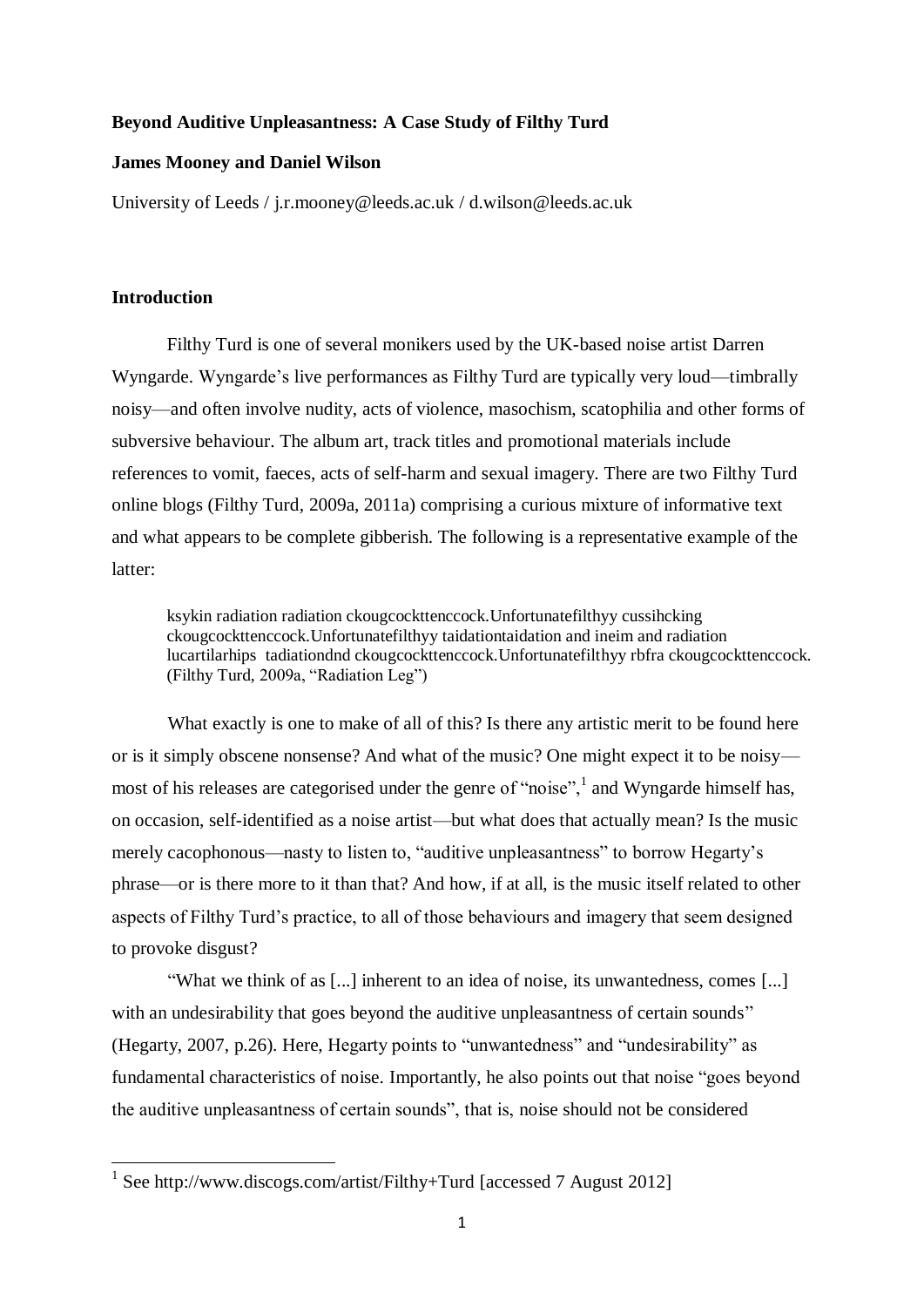exclusively a sonic phenomenon. If noise is not exclusively a sonic phenomenon, then how best to generalize the territory that noise occupies? Jacques Attali generalises noise as something that can exist within any system of inscription: "Noise [...] does not exist in itself, but only in relation to the system within which it is inscribed" (Attali, 1985, p.26). To combine Attali's and Hegarty's sentiments: noise is not (necessarily) sound, but anything that is unwanted or undesirable within a given context or system of inscription.

 In this chapter we examine the work of Filthy Turd with a particular focus upon its relationship with noise, exploring the specific ways in which Wyngarde's practice can be considered "noisy", as well as suggesting what this might tell us about the nature noise itself. As our title suggests, we will show that—far from simply being a "racket"—the notion of noise is explored and presented here in several different ways that go beyond the superficial, "common sense" conception of noise as mere auditive unpleasantness. In doing so we will show how several disparate aspects of Filthy Turd's practice—nonsense text, repulsive imagery, graphic design, as well as some specific musical techniques—come together to form a coherent noise aesthetic. All of the Filthy Turd tracks referred to in this chapter are available online (see Discography), and the reader is encouraged to listen to them alongside reading our analysis.

#### **Timbral Noise**

Let's start with what is, probably, the most intuitive common-sense understanding of what noise is: something that we hear. Noise is sound. Specifically, noise tends to refer to particular types of sound: pneumatic drills, jet engines, traffic, heavy machinery, sirens, alarm bells. What these sounds have in common is that they are: (a) loud; and/or (b) harsh in timbre. (Sounds having a "harsh" timbre tend to have broad frequency content, which in layman's terms means they are typically unpitched. "White noise"— sound containing equal energy in all frequencies across the audible spectrum and sounding rather like radio static—is another example.) Generally, a sound is likely to be considered "noisy" if meets either or both of these criteria. The sound examples just given all share these timbral characteristics and could, purely on the basis of those sonic characteristics, be categorised as noise-sounds. This kind of noise—where sounds are characterised as "noisy" based purely on their spectral content—we will call "timbral noise". Much of Filthy Turd's work makes use of sonic materials that are timbrally noisy, My Name is Filthy (Filthy Turd, 2006b) being a good example. Here, the sound itself is the noise; it is "a noise". Timbral noise is a subcategory of

2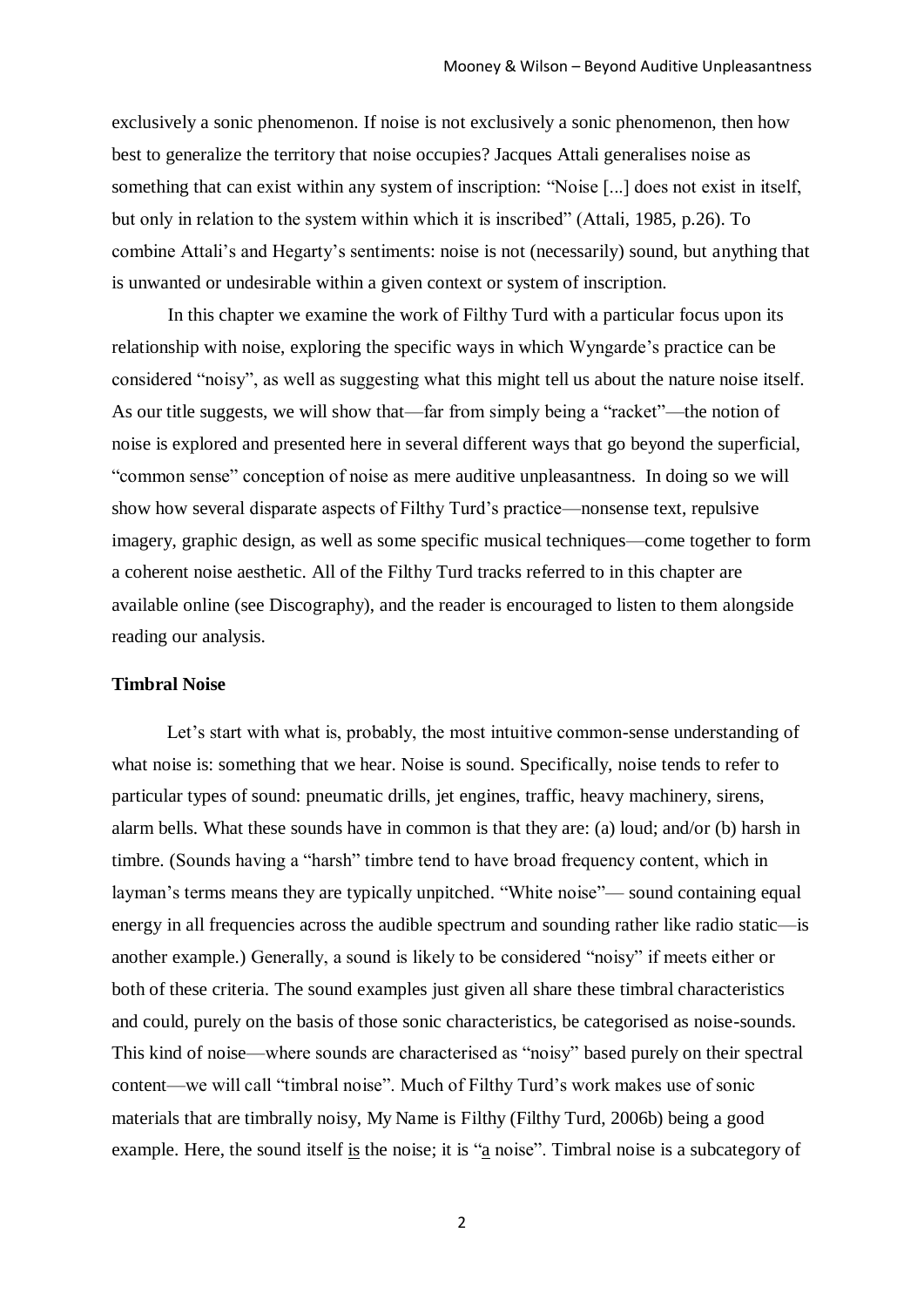sound in general, and this is in contrast with the varieties of noise we will discuss later, which need not be directly concerned with sound at all.

#### **Affect, Disgust, Lust**

Timbral noise has two significant by-products. Firstly, it can disrupt aural communication: imagine trying to have a conversation with somebody whilst standing next to a noisy pneumatic drill. (We will return to this during our discussion of "medial" noise.) Secondly, it can cause us to experience visceral, bodily sensations. This kind of experience, known as "affective response", is described by Goodman as follows: "[Noise] moves up through your body, constricting your internal organs until it is in your chest and throat, making it impossible to breathe" (Goodman, 2009: p.xiii). Huron, in his book on music and expectation, suggests that our affective response to loud sounds has to do with our biological predisposition toward increased alertness in situations where there is potential danger:

Loudness is known to increase physiological arousal. There are good reasons for this connection: loudness is indicative of events in the environment that entail a large expenditure of physical energy. Whether physical energy is embodied in animate agents (such as a herd of elephants) or in inanimate objects (like boulders rolling down a slope), high levels of physical energy are more likely to pose a danger than low levels of energy. (Huron, 2006, p.34)

Furthermore, the knowledge that no real danger exists (as is usually the case in noise music) cannot suppress the affective response (Huron, p.6). The use of timbral noise in music, in other words, serves to provoke an affective response in listeners—a heightened arousal—despite the knowledge that there is no real danger. Indeed Huron goes on to suggest that the instinctive negative "defense" response followed by the more gradual evaluation that no real danger is posed plays a significant role in the enjoyment of music generally. One can see why this effect might be particularly pronounced in music that makes extensive use of loud, timbral noise:

[W]hen music evokes one of these strong emotions, the brain is simply realizing that the situation is very much better than first impressions might suggest. In this regard, music is similar to other forms of pleasurable risk-taking, such as hang gliding, skydiving, riding roller coasters, or eating chilli peppers. (Huron, 2006, p.36)

Or dripping hot wax on oneself, as is sometimes the case in Filthy Turd's live performances (see Filthy Turd, 2006d, c. 4'10"). In the same performance (c. 4'30") Wyngarde sets fire to lighter fuel contained inside the bell of an upturned cymbal, which when struck causes flames to jump several feet in the air. This puts the audience in increased "danger"—the presence of flames being likely to evoke similar kinds of affective response to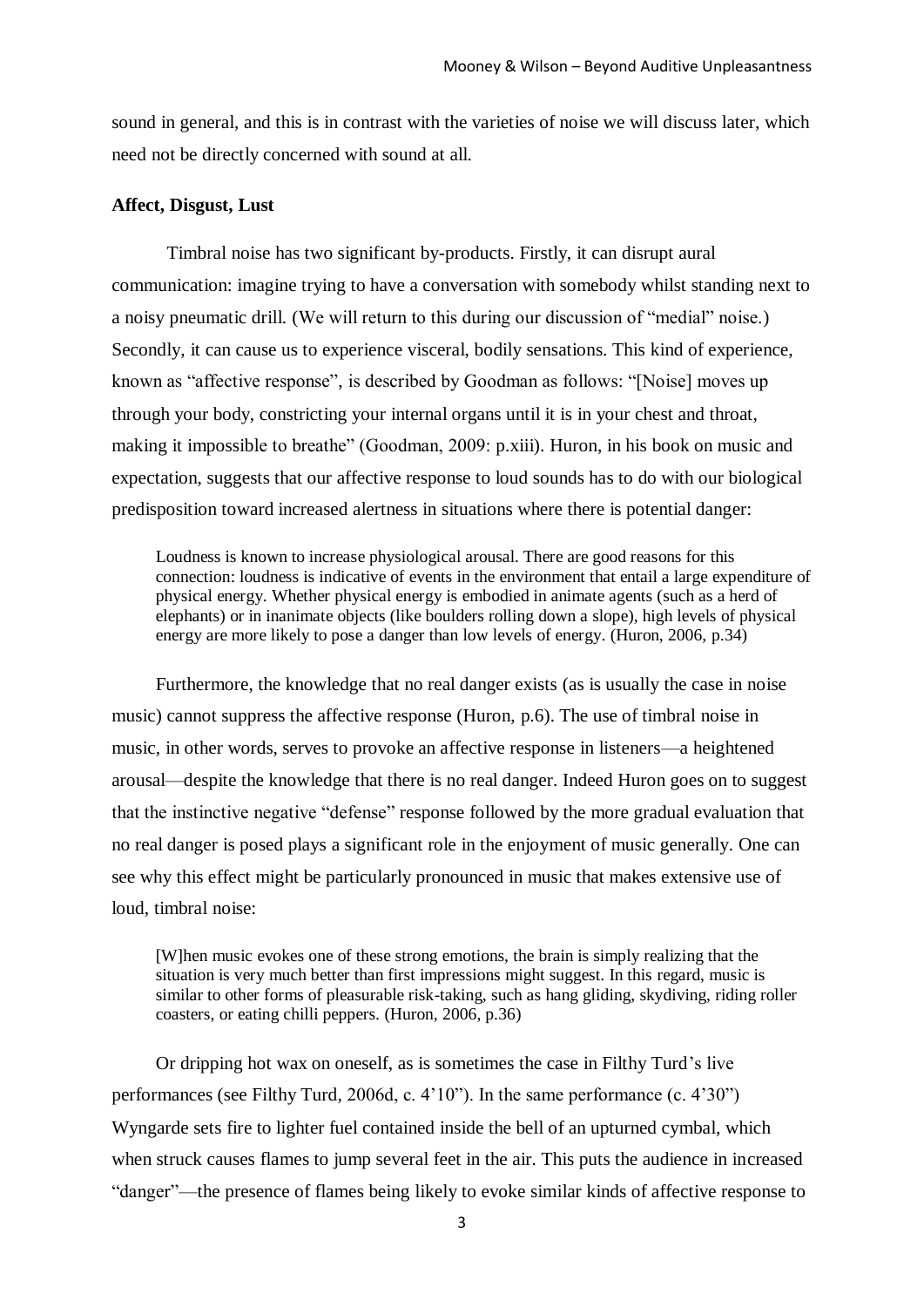the loud sounds—and hence increases the potential enjoyment of the performance further when an evaluation of "no real danger" is reached.

Of the affective response known as disgust, Curtis and Biran state the following:

The manifestations of disgust include a particular facial expression (wrinkling of the nose, pulling down the corners of the mouth), characteristic neurological signs (lowered blood pressure, lowered galvanic skin response, and nausea) and characteristic actions (stopping, dropping the object of disgust, shuddering or saying "yuk!"). (Curtis & Biran, 2001, p.18)

Curtis & Biran's research identifies numerous stimuli that are apt to provoke disgust. These include: bodily secretions such as blood, faeces and sexual fluids; dead bodies; things or people contaminated with disgusting material; certain animals including fish; poor hygiene; "violations of the body envelope" such as the breaking of the skin or penetration of an orifice;<sup>2</sup> and what they term "moral disgust  $[...]$  the type of disgust that is reserved for politicians, injustice [...] and abuse of power" (Curtis & Biran, 2001, pp.18–21). The name Filthy Turd itself evokes several of these images, of course. Consider also album titles such as Piss Enema (Filthy Turd, 2005; referring to bodily fluids and the violation of the body envelope), Death Ray Orgasm/No Sexual Hygiene (2007b; death, allusion to sexual fluids, poor hygiene), and Death Ejaculations (2009b; death, sexual fluids). Consider Bloody Waters/Dirty Fucking/Slaves (2007a), whose title references blood, dirt and sex and whose album art depicts people urinating on each other. Power\*Control\*Lust (2003) and An Occult History Of The Midlands (2010) both include death references (in the form of images of the grim reaper) in their artwork, the former also alluding to the "moral disgust" associated with the abuse of power. Kill The Women Rape The Men (The Rita & Filthy Turd, 2005) features a track charmingly entitled "The Fish-Woman Has Her Finger In Your Arse-Hole", the disgusting components here being the fish (identified by Curtis & Biran as a "disgusting" animal) and the invasion of the body envelope. (Incidentally, note also the reversal of an unfortunate Biblical reference in the title. This is a neat example of schematic noise, which will be discussed later.)

 Last, but certainly not least, in Filthy Turd performances it is customary for Wyngarde to remove his clothes and smear his body in what appears to be excrement (see, for example, Filthy Turd, 2006c). When Curtis and Biran state that "certain categories of [...] people are [...] found disgusting, notably those [...] contaminated by contact with a disgusting substance" (Curtis & Biran, 2001, p.21), it is hard to imagine a more fitting example.

<sup>&</sup>lt;sup>2</sup> For further reading see McNally (2002).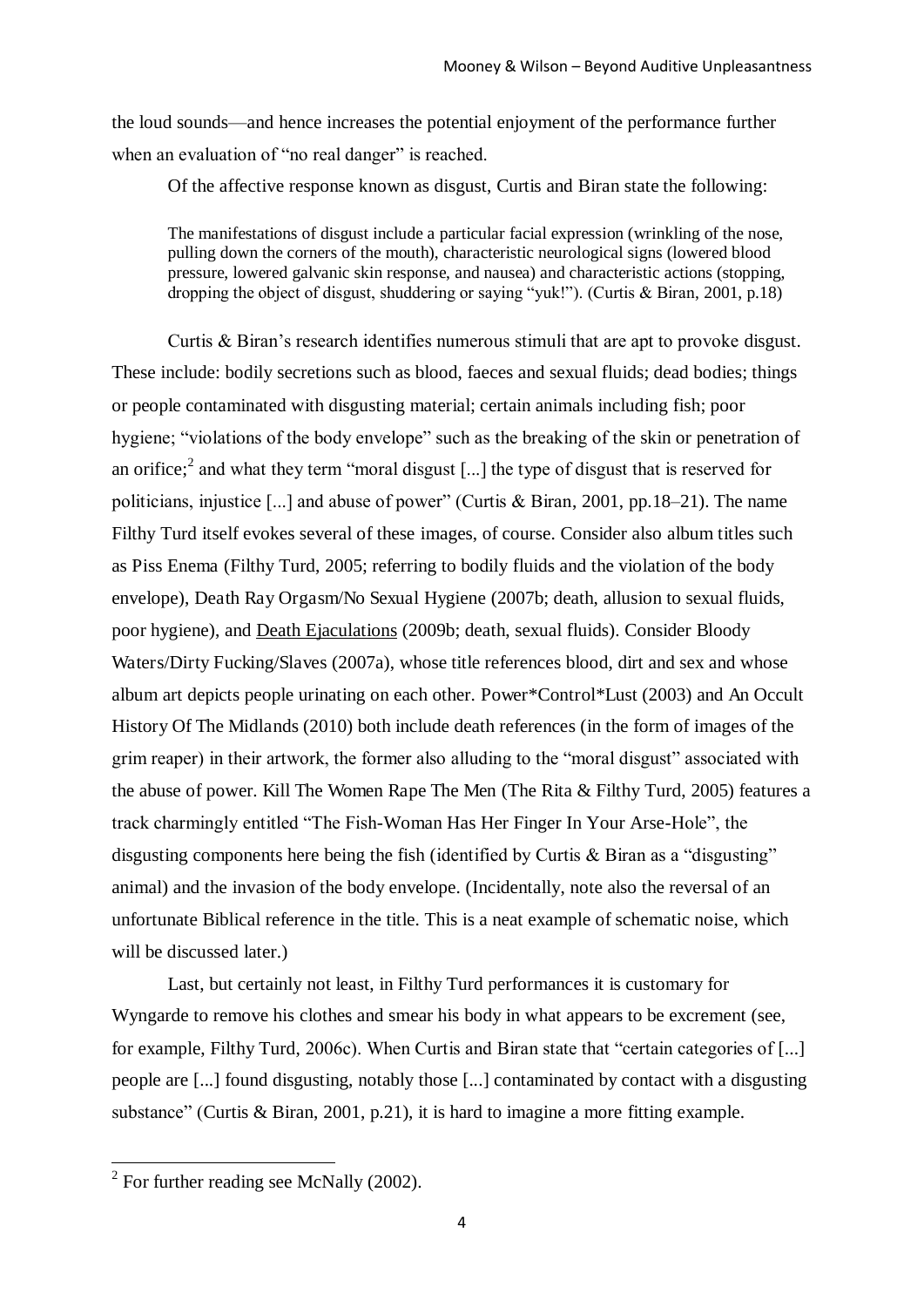It will be clear from some of these examples that there are sexual undercurrents in much of Filthy Turd's work. Pornographic imagery is used in the album art for several releases, including Love Hotel (2006a), whose front cover depicts a man masturbating. Clearly there is a link between sexual behaviour and affective response. The response could be one of arousal or perhaps one of disgust, but in either case it is a definite affective response. There is also, of course, a sense in which these behaviours and types of imagery are "undesirable" and "unwanted" (recalling Hegarty) within the system (recalling Attali) of mainstream culture as a whole. In this sense they can be regarded as "noisy" although not directly related to sound.

#### **Medial Noise**

 $\overline{a}$ 

We use the expression "medial noise" to denote the occurrence of anomalies arising within a system or framework as a direct consequence of the design or architecture of that very framework. Elsewhere (Mooney, 2010) one of the authors discusses the "affordances" of tools, which in plain English means "the things they allow you to do."<sup>3</sup> As the examples given will demonstrate, medial noise always occurs as a function of the affordances of the framework itself. Here we will discuss two phenomena—glitching and clipping—that are examples of medial noise in the digital audio domain, arising "from within" the digital audio framework itself.

The conventional wisdom in digital audio is that edits should be made at zerocrossings, that is, at points where the sound wave crosses the horizontal axis when represented graphically. If an edit is made "badly", at a point where the waveform has a large amplitude above or below the horizontal axis—in other words, not at a zero-crossing—this results is an unnaturally abrupt "step" in the waveform as shown in Figure 1, and a corresponding click or "glitch" in the sound when it is played back. It is only because the digital audio paradigm allows us to dissect and re-order sonic events in time that it also, inherently, allows us to produce anomalous discontinuities like this. The glitch is an artefact that comes "from within" the digital audio framework itself, and hence medial noise.

 Now we turn to clipping. Digital audio represents sonic events as long sequences of numbers within a finite range (in Figure 1 the range is  $-1$  to  $+1$ ; every point on the waveform has a value within that range). It is not possible at any point for the digital audio signal to

 $3$  The concept of affordance was first introduced by Gibson (1966) and has subsequently been elaborated by Gaver (1991), Norman (2002), and others.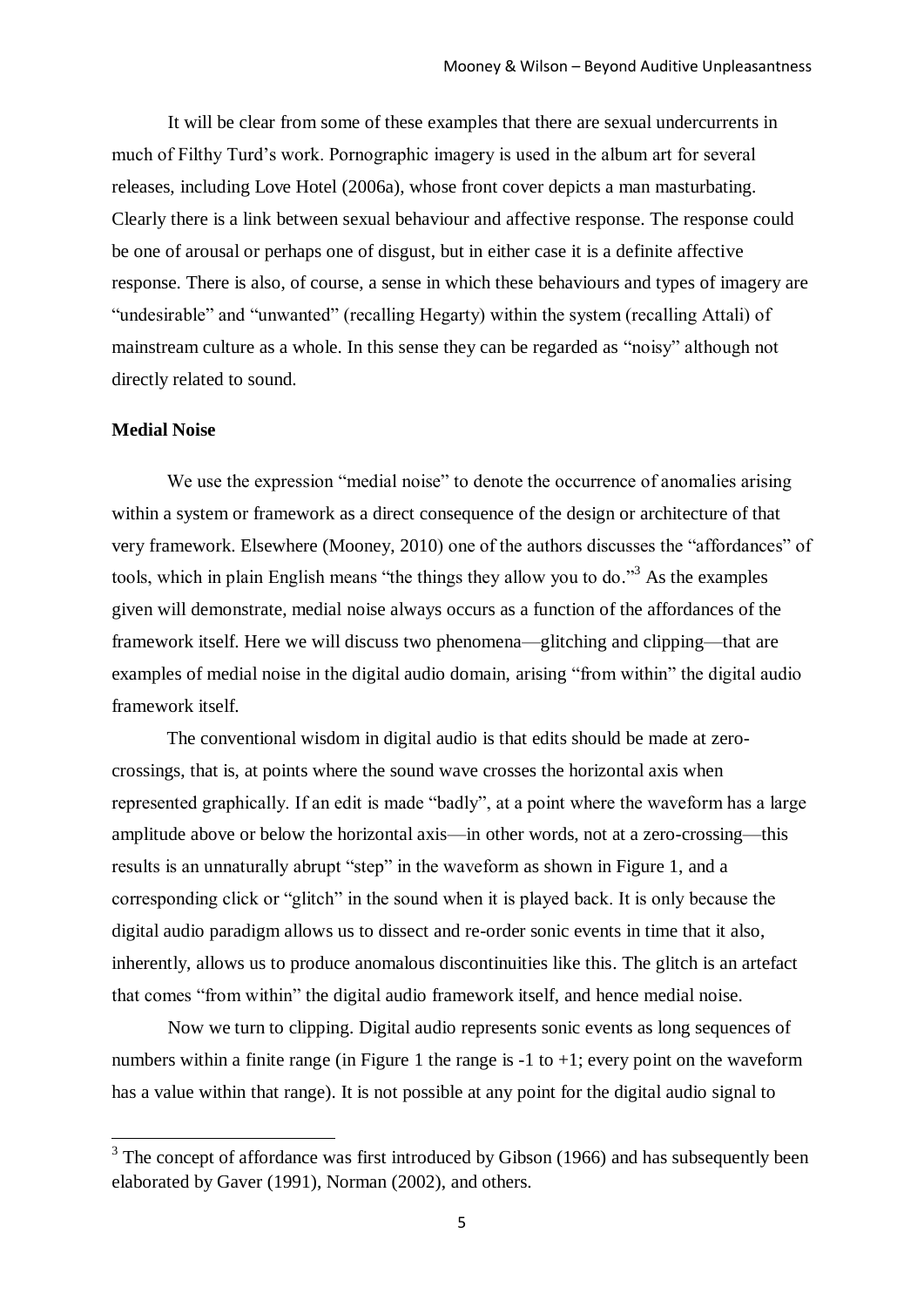have a value outside this prescribed range. Loud sounds that would, hypothetically, result in a waveform that breaches this range are "clipped", that is, forcibly restricted to the minimum and maximum allowed values. When this happens, it results in abrasive and rather unnaturalsounding distortions of the sound. In digital music production, therefore, the recording and manipulation of sound is typically undertaken in a way that avoids clipping. Again, the clipping is a direct consequence of the digital audio framework itself.

In "God is Everywhere" (Filthy Turd, 2008), we can find examples of both clipping and glitching.<sup>4</sup> Figure 1 shows where Wyngarde has made an edit without adhering to the zero-crossing rule. This results in a sharp discontinuity in the waveform and a glitch as described previously. Additionally, the signal has been overdriven, and we can clearly see the results of digital clipping, where the peaks and troughs of the audio waveform have been flattened.



**Figure 1. Extract from Filthy Turd's 'God is Everywhere' showing glitch where two samples have been joined together at a non-zero point in the waveform (approx. 0'59" in). Digital clipping is also present throughout the track, as evidenced in the flattened peaks in the waveform.** 

The introduction of clipping—a form of medial noise—also happens to render the sound more timbrally noisy, since it results in an increase in frequency content that literally renders the sound closer to white noise. Medial noise in the audio domain can, in other words, actually cause timbral noise. The clipping technique can also be found elsewhere in Filthy Turd's work. "Help Me Now Help Me" (Filthy Turd, 2008), for instance, makes extensive use of sampled material which has been overdriven to the point of distortion through signal processing (see Figure 2). This track will be discussed further in the section on "Schematic Noise".

Another example of medial noise can be found in "c20h25n30", where some of the material contains glitches as though being played from a damaged CD. This is aesthetically reminiscent of the work of Yasunao Tone, whose Solo for Wounded CD (1997) is composed entirely from the sounds generated by deliberately damaged discs (Stuart, 2003). The

 $\overline{a}$ 

 $4$  All the tracks from Cock the Lights are available online for download or streaming playback. See Discography.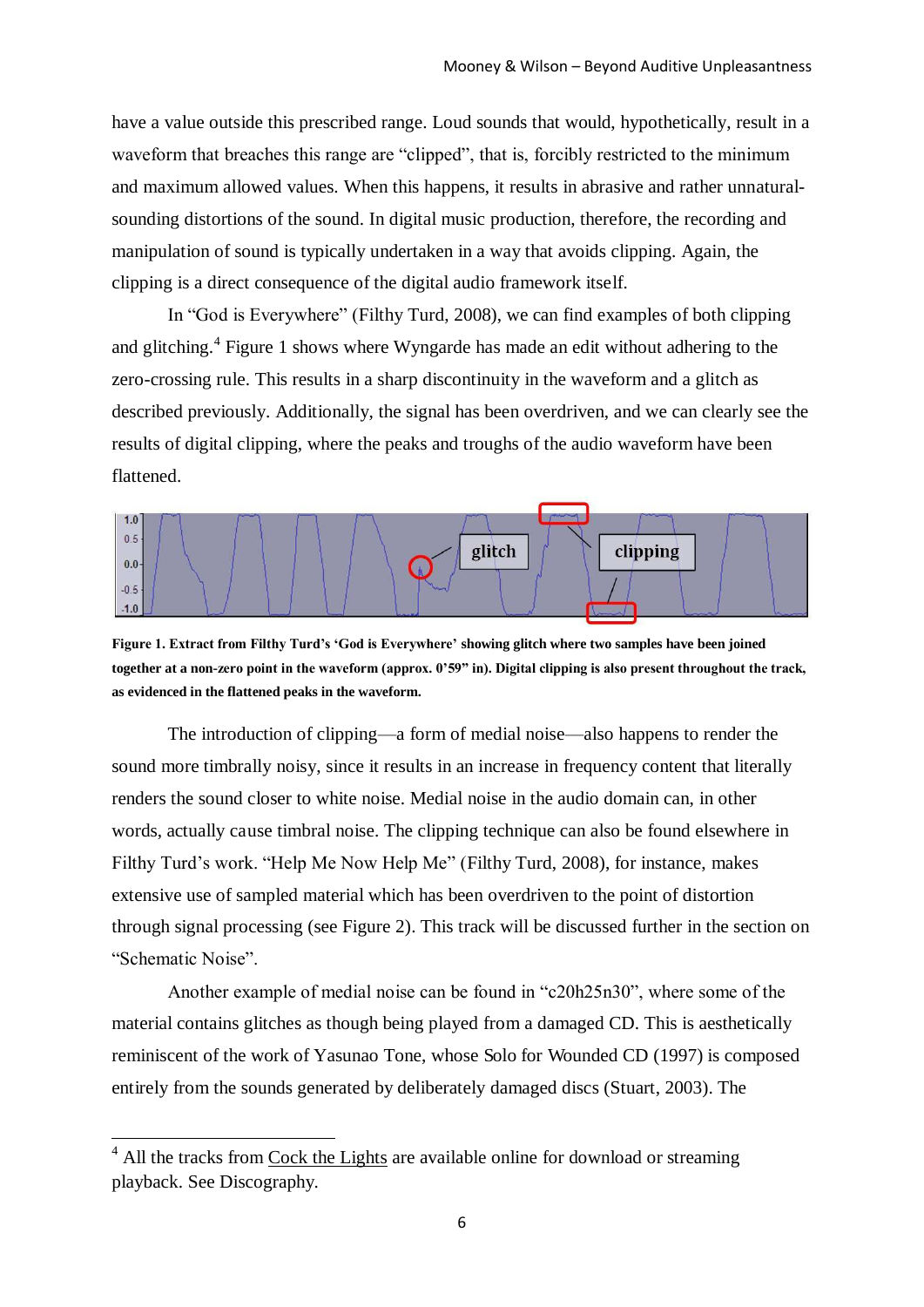deliberate hijacking of the CD player's error correction system is an example of medial noise since the noise is an artefact of the playback medium itself. Agamben describes the production of medial noise as "the exhibition of mediality: the process of making a means visible as such" (cited in Crocker, 2007). The compact disc is not used as a transparent carrier of content, but is itself exhibited as a latently noisy medium. The practice of appropriating a system such that it generates noise "from within itself" is the defining characteristic of medial noise and, of course, a staple of the glitch aesthetic. 5



**Figure 2. Extract from Telly Savalas's 'If' (upper waveform) compared with how it is quoted in Filthy Turd's 'Help Me Now Help Me' (lower waveform).**

Earlier we noted that noise need not necessarily concern sound, and medial noise can, naturally, occur outside of the audio domain. The digital image and video work of Rosa Menkman, for example, subverts the internal structure of video files, producing artefacts that are essentially the visual equivalents of audio glitching and clipping. Menkman (2010) includes a selection of screen shots illustrating the visual results of medial noise in digital images. For an example of an audiovisual work combining elements of medial noise in both video and audio domains see Menkman and Wilson (2010). Similar visual characteristics can clearly be seen in the artefact-like background image used until recently in Filthy Turd's MySpace website (see Figure 3). Note also the unusually large font size, meaning that no more than three or four words can ever be seen on-screen at any time. The garish image and large font make the information on the website, to all intents and purposes, unreadable (though the layout and graphics have subsequently changed following restrictions imposed by MySpace).

<u>.</u>

<sup>&</sup>lt;sup>5</sup> For a brief summary glitch music see Cascone (2002).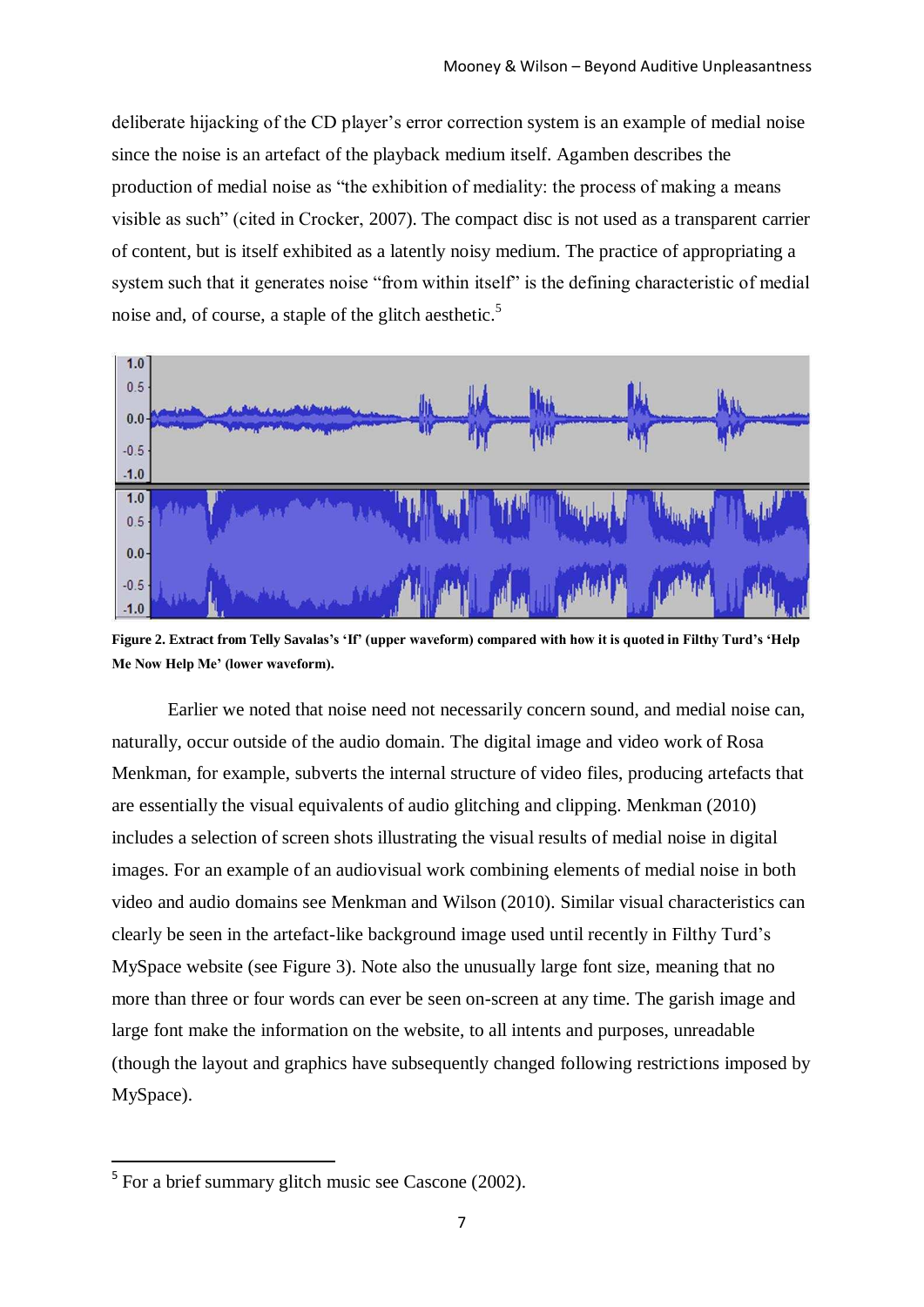Medial noise can also occur within the framework of digital text-formatting. If a text file (a word-processing document, or the HTML code for a website for example) is incorrectly "parsed"—that is, if the computer for some reason ends up interpreting it incorrectly—then this can result in a scrambling of the text and, potentially, the introduction of erroneous characters. Again, this is analogous to the introduction of clipping and glitching artefacts in digital audio. The results can end up looking rather like the quasi-understandable gibberish-prose that we see on Wyngarde's Filthy Turd blog, quoted at the start of the chapter. Both of these Filthy Turd website examples—the oversized font with glitchy background image and the nonsense blog text—present information in such a way that it appears illegible. This can be regarded, in a sense, as a deliberate inhibition of communication. Recall that earlier, we identified the inhibition of communication as a potential by-product of the presence of timbral noise. Here, the same trope—the inhibition of communication—is evoked deliberately in the visual domain.



**Figure 3. Screenshot of Filthy Turd's website on MySpace (accessed 19 July 2010).**

#### **Schematic Noise**

Let us return momentarily to "Help Me Now Help Me", for medial noise and timbral noise aside there is something else at work here. "Help Me Now Help Me" quotes extensively from Telly Savalas's 1975 single "If". Although the original Savalas track has been quite heavily distorted, it is still clearly recognizable. "Help Me Now Help Me" is, in effect, one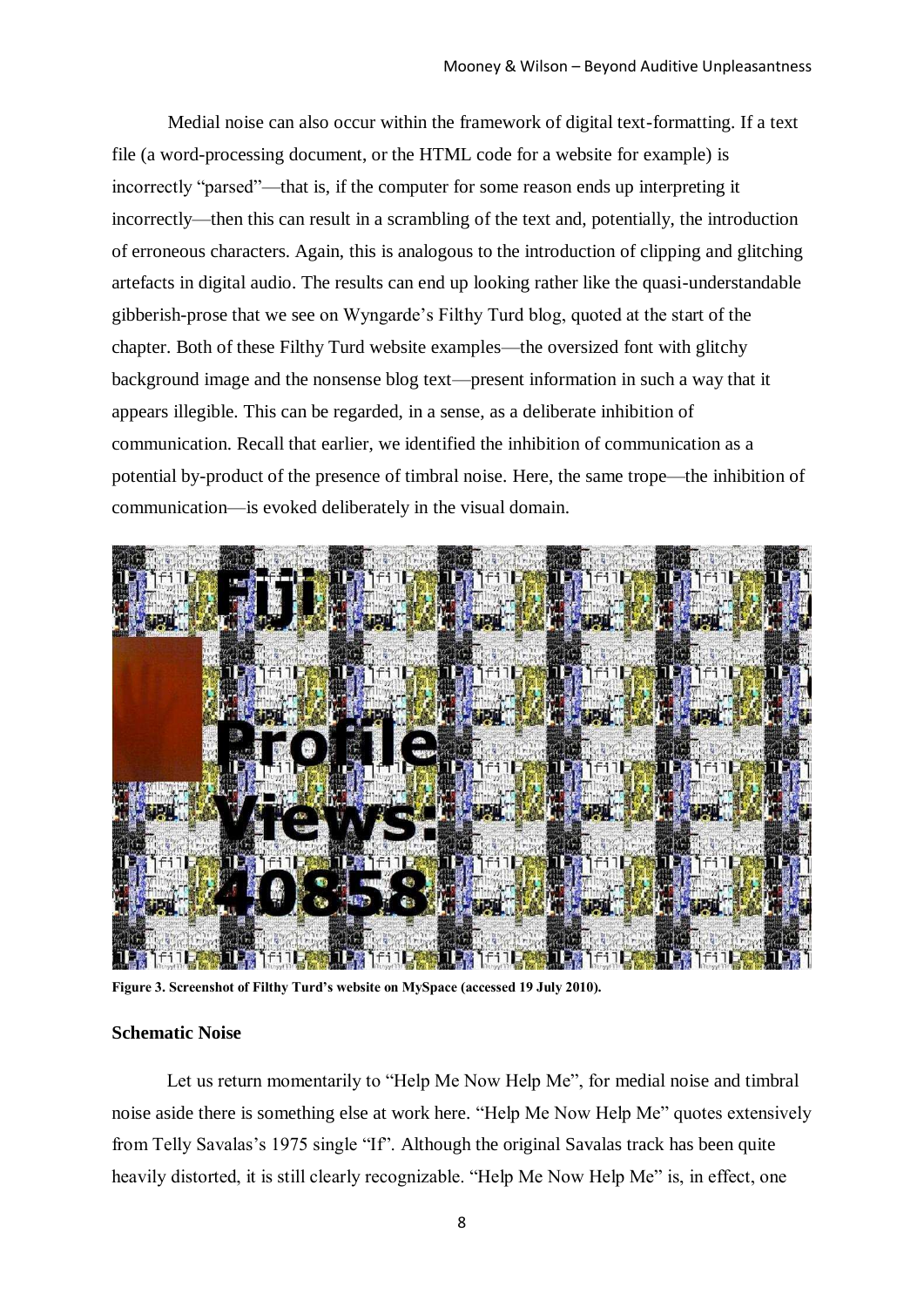long, uninterrupted quote: we hear the Savalas song almost in its entirety, from start to finish, in its original form, save for the introduction of distortion. Anybody familiar with the original song will have no trouble whatsoever in recognizing it, and—crucially—even those unfamiliar with that specific song are still likely to recognize it, generically, as fitting within the idiom of the pop song, with all its attendant characteristics. Thus, the listener is able to understand that a pop song normally would not—should not—sound like this. Pop songs do not usually contain distortion in this way; it comes across as erroneous.<sup>6</sup>

 Consider another example that uses material sampled from a pop song: "c20h25n30" (which, as mentioned previously, samples Mungo Jerry's "In the Summer Time"). Again, the quotes are lengthy: the first verse of the song is quoted in its entirety, followed by most of the second verse. There is no signal processing, and for about 50 seconds we hear the track exactly as in the original. Around 50 seconds in, the quoted music is abruptly interrupted by a glitch and jumps back to the beginning of the second verse. Since we hear two (almost) complete verses of "In the Summer Time"—over thirty seconds of directly sampled, unaltered material—so this establishes an expectation of continuity. We expect to hear the rest of the song, and the sudden anomalous glitch disrupts this expectation. Again, the listener does not necessarily need to be familiar with this specific song in order to experience this disruption of expectation. Any listener familiar with the western pop song idiom in general will intuitively understand that discontinuity of this kind is a breach of the rules. The effect is one of surprise.

"Surprise", Huron states, "[...] arises from a discrepancy between an actual outcome and a highly practised schema" (Huron, 2006, p.14). In this latest example (and also in the previous), the schema is that of the western popular music song. This particular schema can be thought of as a generic template of all of the normal characteristics of pop songs. If the listener is familiar with pop songs (through conscious or unconscious cultural conditioning) then we can say that they are "highly practised" in this schema. The quote from "In the Summer Time" activates the expectations of the schema and the listener makes certain structural predictions based on it. The "actual outcome", however, is at odds with the schematic prediction and the sudden glitch is therefore surprising. The same can be said of "Help Me Now Help Me" (quoting Telly Savalas). It is schematic expectation that allows the listener to understand that there is something "wrong" about the way the Telly Savalas song

 $\overline{a}$ 

 $6$  Our analysis assumes that the listener is culturally familiar with western pop songs. If this is not the case then it is unlikely, we suggest, that the listener would have the kind of aesthetic experience we describe.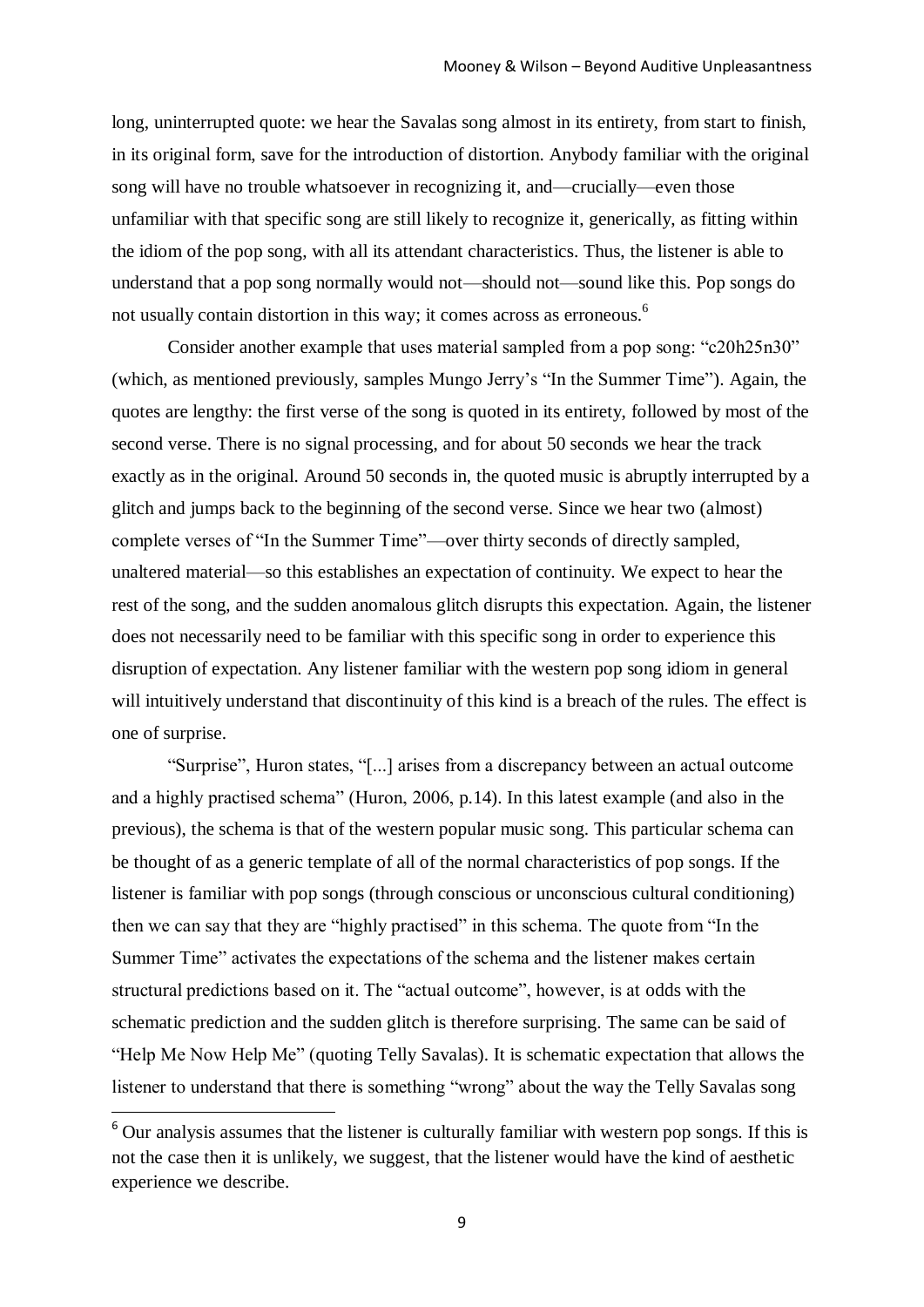is presented: the pop-song schema (although the possibility of distortion almost certainly does figure somewhere within it) does not allow for distortion to be presented to the listener in this particular way. In both tracks, in other words, there is a difference between the schematic characteristics of pop songs, and the ways in which the quoted material is presented by Wyngarde. We will therefore refer to this type of noise as "schematic noise".

 In order for this to work it is crucial that the sampled material be clearly recognizable as fitting within the pop-song schema. Huron alludes to this when he states that "[c]omposers must activate either normative schemas (such as styles) or commonplace clichés in their listeners if their violations of expectation are to have the desired effect" (Huron, 2006, p.36). There is also a sense in which Wyngarde's use of material quoted from pop songs generates noise in relation to a different schema: that of noise music itself. Many noise artists base their practice predominantly on the use of timbral noise—materials that are noisy in the spectral sense described previously. Filthy Turd's Cock the Lights (2008) album in particular (although it does make some use of timbral noise) is notable in that many of the sounds presented to the listener—such as undistorted pop music samples—are not timbrally noisy. This, in some sense, represents a violation of the unwritten rules of the noise-music schema if, that is, we regard timbral noise as one of the defining characteristic of that schema. In any case this argument serves to demonstrate the fact that noise operates on multiple simultaneous levels in Wyngarde's work.

 "A Call to Arms" (Filthy Turd, 2008) quotes from Nilsson's "Everybody's Talkin" and this time the quote takes the form of a loop, such that we repeatedly hear the phrase "I'm going where the sun keeps shining through the pouring rain." Or, at least, that is what we expect. In reality, the word "rain" is cut slightly short, so what we actually hear is "Through the pouring ra..." before the loop jumps back to the start of the phrase. The result is threefold. Firstly (and perhaps most obviously) there is a disruption of the lyrics. Secondly, there is a disruption of the meter of the song, that is, the rhythmic continuity. Nilsson's track—like most pop songs—has a metric rhythm in 4/4 time, but when cut short and looped in this way the meter is disrupted. We expect 4/4, but what we actually hear is a slightly truncated version of it that sounds rhythmically incorrect. Thirdly, the loop-points also happen not to occur at zero-crossings in the digital waveform, meaning that digital glitches are present when the loop jumps from the end back to the start. (A similar treatment can be found in "God Is Everywhere", which includes sampled material from Freda Payne's "Band of Gold".) To summarize, there is schematic noise with respect to two different schemas: the linguistic schema, responsible for our surprise at the noisy truncation of the word "rain", and the pop-

10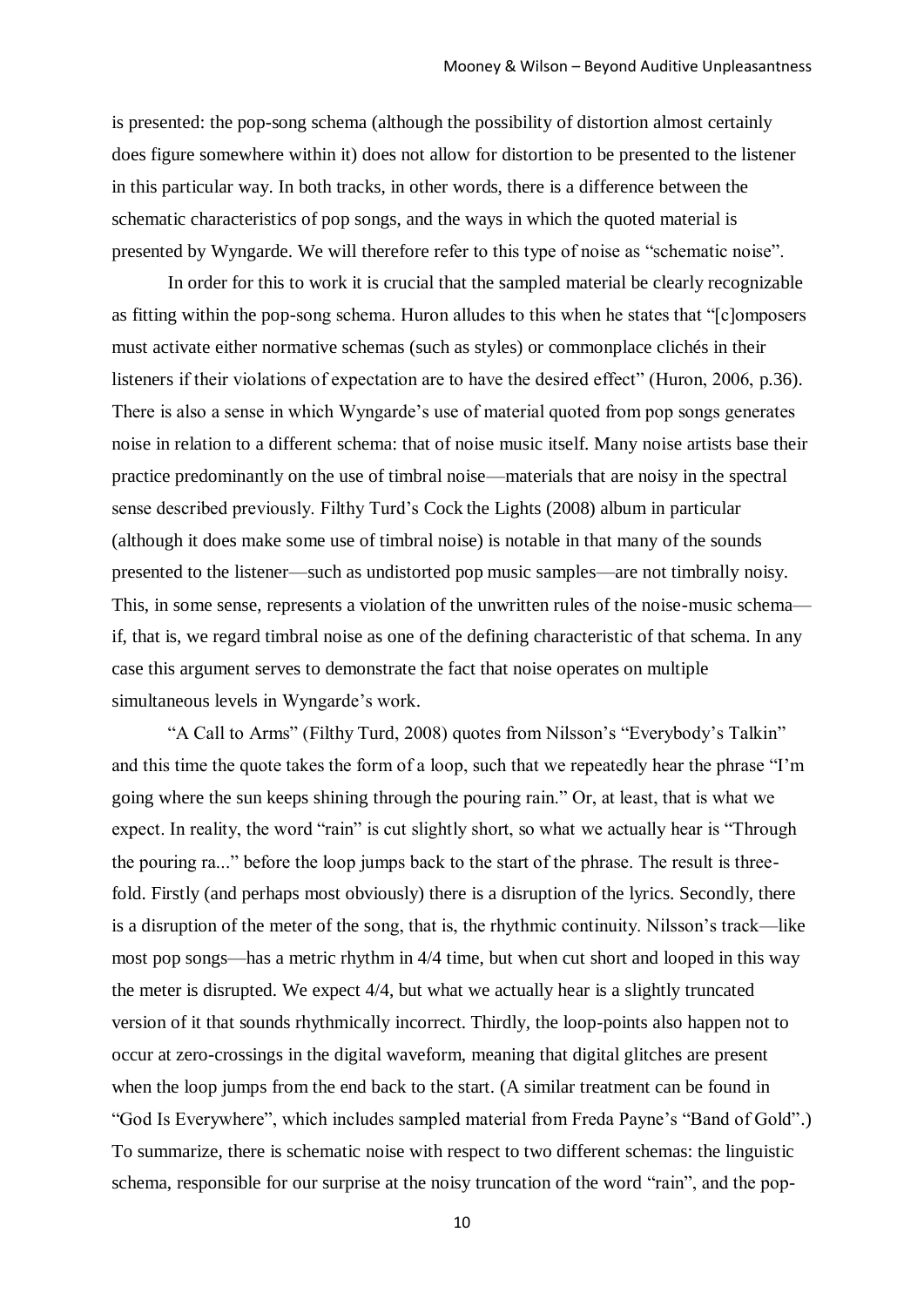song schema (or possibly a more generic metric-rhythm schema), which is surprised at the non-continuity of the expected 4/4 meter. There is also medial noise in the digital audio domain. Once again, a close analysis reveals multiple forms of noise operating at multiple levels within the music.

Cutting short the word "rain" creates schematic noise at a linguistic level. Although this is apt to cause surprise, it is unlikely to affect our understanding of the meaning of the lyrics, for in a sense we still hear the complete word "rain" in our mind's ear. The syntactic integrity of the sentence, in other words, remains more or less intact. In "Spiritual Filth (Reprise)" there is a more pronounced disruption of the linguistic schema. This track samples material from Paper Lace's 1975 single "Billy don't be a Hero", and the quoted material is introduced part-way through a word ("lovely"), which is itself part-way through a sentence. The resulting sentence is as follows: "…ly fiancée. From where I stood I saw she was crying, and through her tears I heard her say, 'Billy, don't be a hero, don't be a f…" Clearly, the syntactic integrity of the sentence is destroyed, along with its linguistic intelligibility. "c20h25n30" employs a similar technique, quoting from Lee Marvin's "Wand'rin Star" to produce the following nonsense sentence: "To pack, I've never seen a sight that didn't look better looking back. I was born under a wa..."<sup>7</sup>

Schematic noise and medial noise can be (but are not always) related, and in order to demonstrate this we will return once more to the example of "c20h25n30", where Mungo Jerry's "In the Summer Time" is played from a faulty, glitching, CD. The CD glitch—an example of medial noise—results in a disruption of the structure of the quoted pop song, which in turn results in the production of schematic noise within the pop-song schema. The schematic noise, in other words, is produced as a by-product of the medial noise; medial noise can cause schematic noise.

 Earlier, we drew upon quotations from Attali and Hegarty to posit noise as that which is unwanted or undesirable within any given context or system of inscription. In recognizing that the glitch is unwanted and anomalous within the digital audio framework, and that the structural discontinuity is unwanted and anomalous within the pop-song schema, it is easy to make the transition to an understanding of noise as "that which is unwanted" within any schema or framework. Furthermore, the fact that the unprocessed Mungo Jerry quotes are not

<u>.</u>

 $<sup>7</sup>$  These nonsense sentences might almost make sense to readers familiar with the lyrics of</sup> these songs. For those who are not, an Internet search for the complete lyrics may help to better illustrate the point.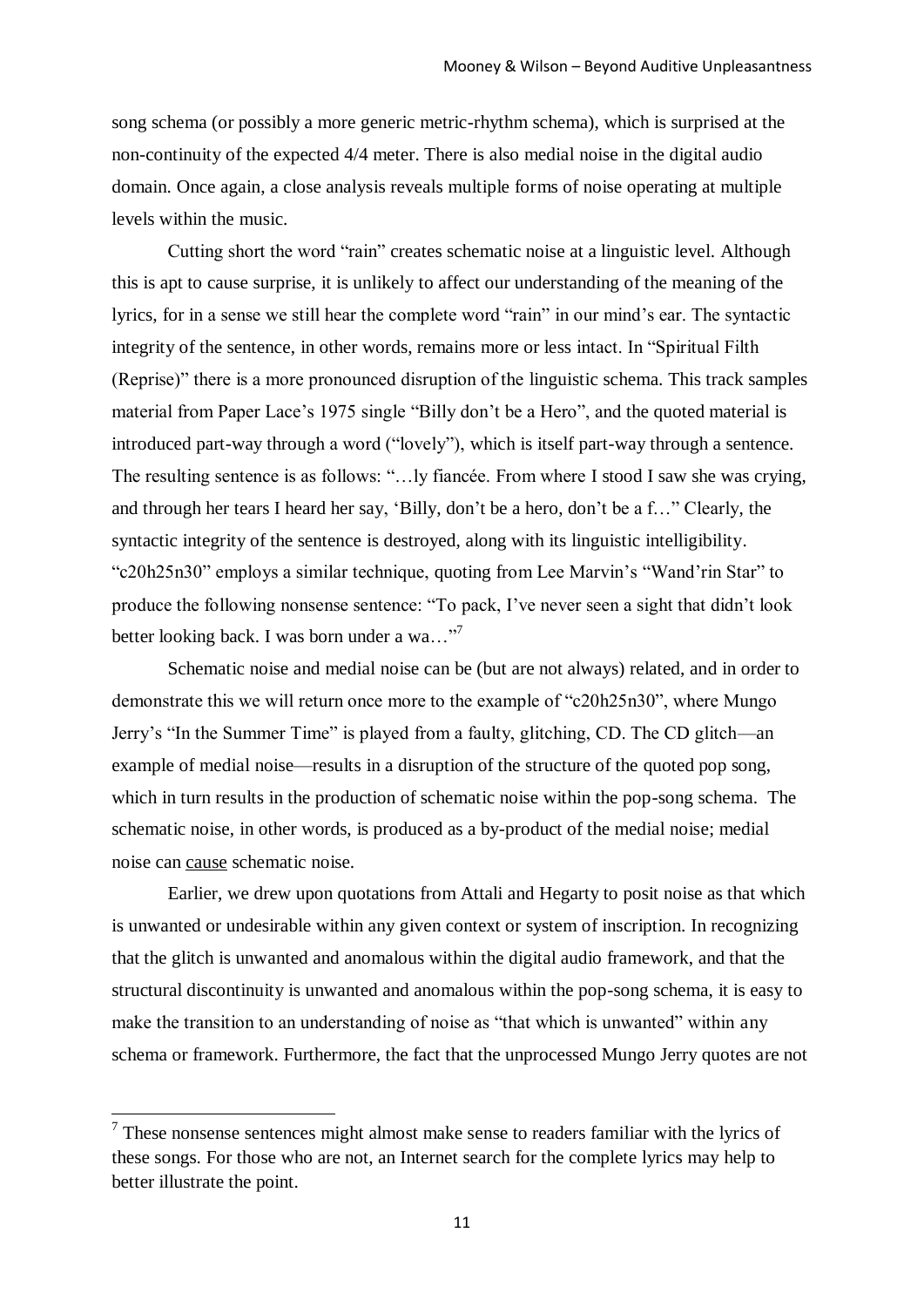timbrally noisy neatly demonstrates that our understanding of noise "goes beyond the auditive unpleasantness of certain sounds".

#### **Conclusion: The Filthy Turd Aesthetic**

We have defined three different noise types—timbral, medial, and schematic—giving examples of each in Wyngarde's work. We have described some of the musical techniques, performance characteristics, and thematic tropes present in the work—disgusting imagery and behaviour, pornographic material, nonsensical websites, and so on—and explained these in terms of the three noise types. What remains is for us to summarise how noise is used by Wyngarde to provide—despite first appearances—a coherent aesthetic in his work as Filthy Turd. In doing so we will also allude to something more general about how the three noise types might be related to each other.

Earlier we identified two human consequences of noise: affective response and the inhibition of communication. These two central characteristics are key to our interpretation of Wyngarde's work. Most aspects of the music and its surrounding practice can, we argue, be interpreted as attempts to invoke these two responses. The production of affective response and the production of a sense of inhibited communication usually happen simultaneously and in parallel, but for the sake of explanation it is clearer to illustrate these processes in two separate diagrams.



**Figure 4. Diagram illustrating Filthy Turd's use of noise alongside sexual, disgusting or dangerous behaviour and imagery to produce affective response. This operates in parallel with the production of perceived inhibition of communication shown in Figure 5.**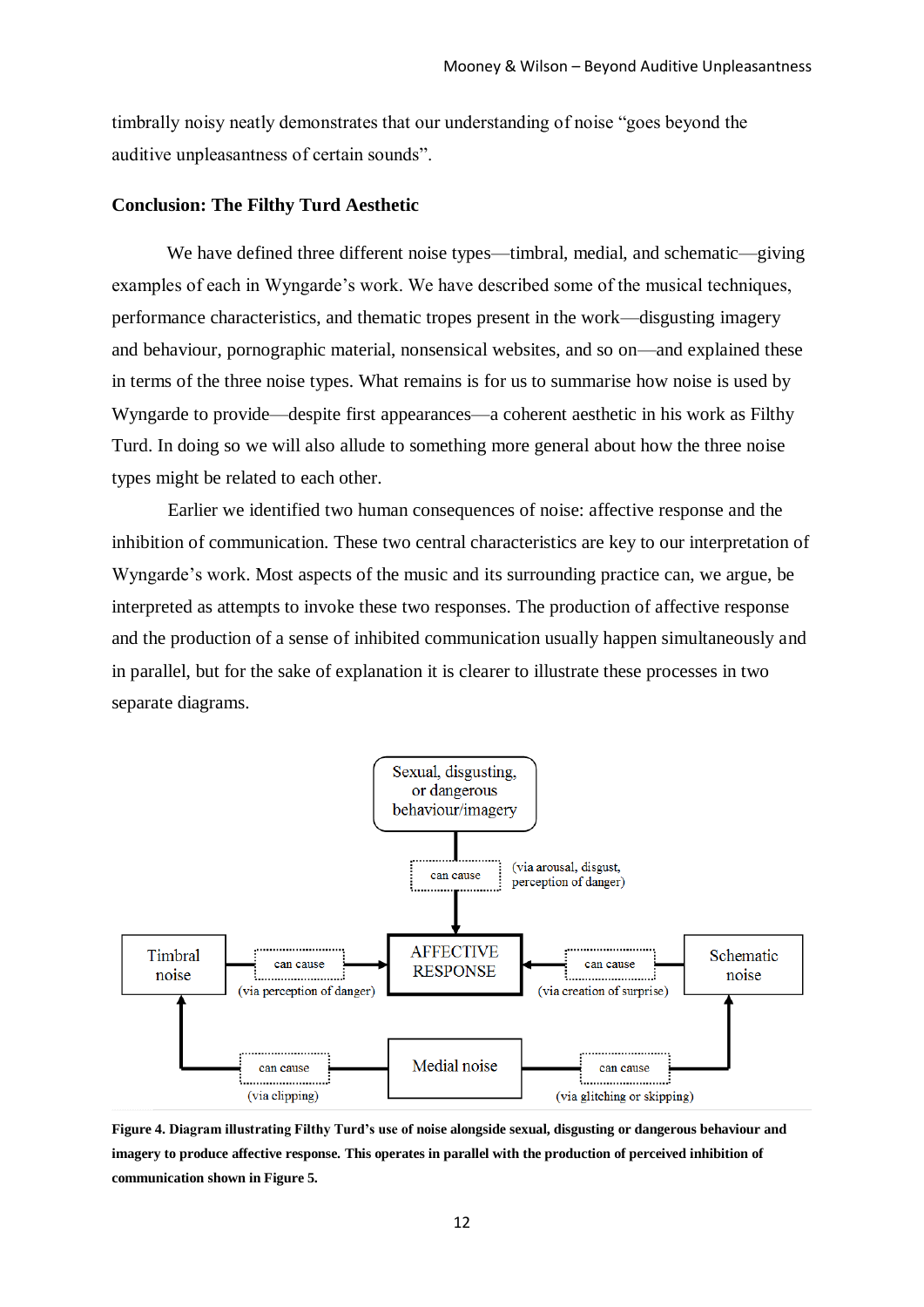Figure 4 shows the mechanisms by which noise is used alongside sexual, disgusting or dangerous behaviour and imagery in order to produce affective response. Timbral noise invokes a perception of potential "danger" (even if no real danger is present), resulting in a heightened affective state. Schematic noise, by confounding expectations, creates the affective response of surprise. Other, non-musical techniques, such as sexual, disgusting or dangerous behaviour and imagery are used to produce or enhance affective responses of arousal, disgust, or the perception of danger. Medial noise can cause timbral noise, as happens in digital clipping, which enriches spectral content and renders sounds closer to white noise, in turn causing affective response. Medial noise can also cause schematic noise, for example where glitching and skipping interfere with linguistic, musical-structural, or stylistic schema, in turn resulting in surprise.

Figure 5 shows how, in parallel, noise is used to give the impression of an inhibition of communication. Timbral noise (momentarily ignoring the reference in Figure 5 to "visual noise") inhibits communication by "drowning out": "What did you say? I couldn't hear you because of that pneumatic drill." Schematic noise inhibits communication by rendering materials structurally or syntactically incoherent. Medial noise can cause timbral noise, for instance where a vocal recording distorted by clipping (medial noise) becomes denser in frequency content (timbral noise) and becomes unintelligible (inhibition of communication). Medial noise can also cause schematic noise, for example where skipping (or deliberately perverse editing) destroys the syntactic integrity—and hence intelligibility—of lyrics in a vocal recording. Wyngarde's use of nonsense text, and the garish, illegible nature of the Filthy Turd MySpace page (sadly now rendered legible through the enforcement of a standard layout template by MySpace administration) emulate the effects of medial noise in digital-text and digital-image frameworks, respectively.<sup>8</sup> As always, medial noise can cause visual noise (returning now to the "visual noise" in Figure 5), which in this context means the randomisation of pixels or characters, a visual "drowning out" analogous to white noise in the audio domain.<sup>9</sup> Medial noise can also cause schematic noise, for example where the improper parsing of digital text data results in sentences that are garbled and incomprehensible.

<u>.</u>

<sup>&</sup>lt;sup>8</sup> Whether the nonsense text, garish graphics—or indeed any "noisy" artefacts in Wyngarde's work, sonic or otherwise—are the bona fide results of actual medial noise processes or simply engineered emulations designed to look or sound similar is a moot point, really, since the end result from the point of view of an audience member is the same in either case.

<sup>&</sup>lt;sup>9</sup> The analogy is not a perfect one, but hopefully it is strong enough to show that analogous processes are at work across multiple modalities.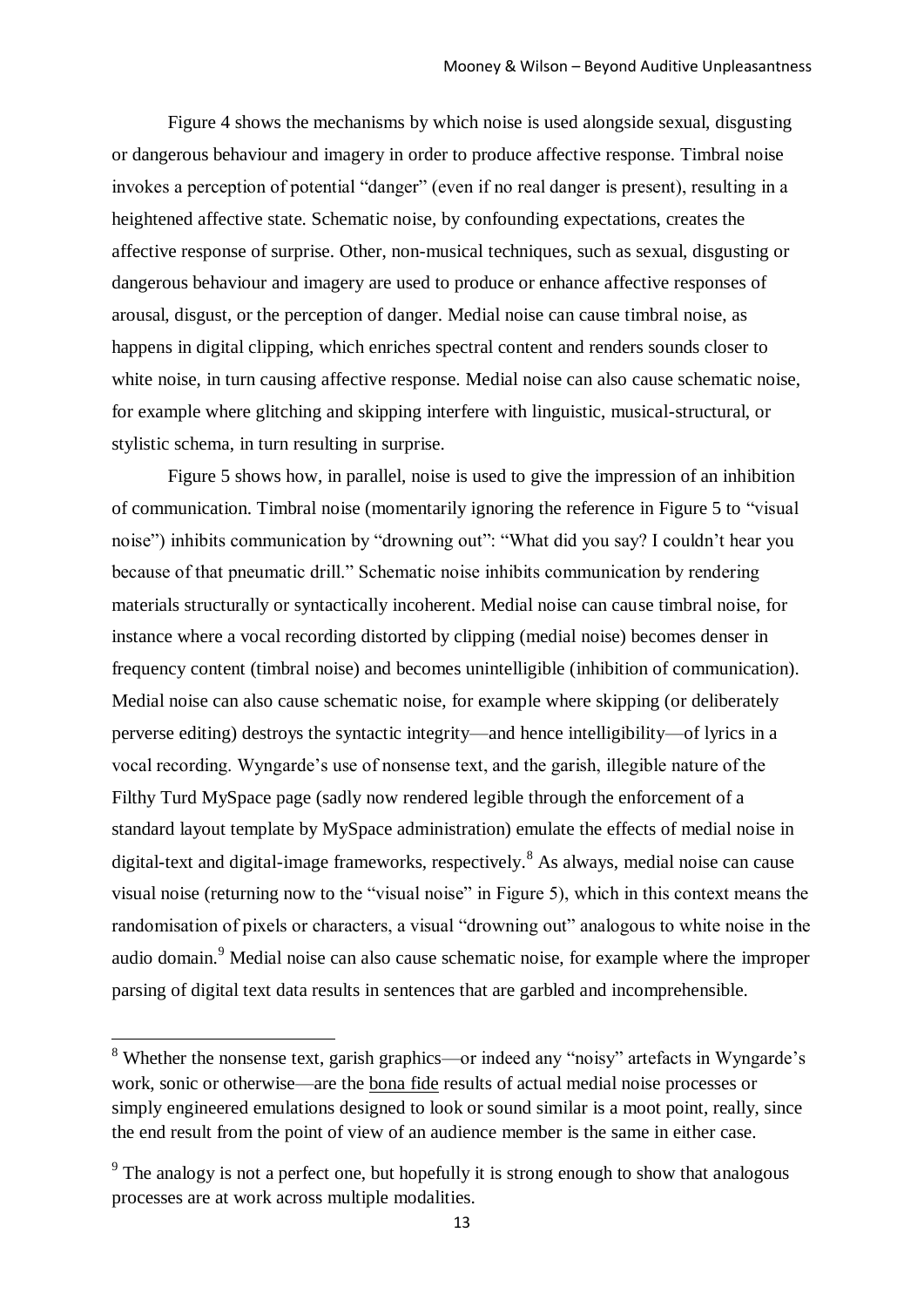

**Figure 5. Diagram illustrating Filthy Turd's use of noise alongside graphical and textual means to produce the impression of inhibited communication. This operates in parallel with the production of affective response shown in Figure 4.**

Filthy Turd is noisy in ways that go "beyond the auditive unpleasantness of certain sounds" (Hegarty, 2007, p.26). For certain, there are plenty of sounds that are auditively unpleasant: what we call timbral noise. But there are also plenty of sounds that are not of themselves timbrally noisy—such as sampled pop songs—which manifest themselves as schematically noisy because of the context and manner in which they are presented. There are uses of text and graphics that are noisy even though they do not produce any sound at all. There are hijackings of digital media systems that produce, not timbral noise, but medial noise, ostensibly unwanted and undesirable. And there are dangerous and provocative behaviours, disgusting and sexual imagery, designed not just to amplify the effects of exposure to noise through the production of affective response, but also to be unwanted and undesirable—schematically noisy—within the framework of mainstream society as a whole. Noise is anything, sonic or otherwise, that is unwanted or undesirable within a given framework, and Filthy Turd exemplifies this in many ways.

#### **References**

- Attali, J. (1985), Noise: The Political Economy of Music (trans. Brian Massumi). Minneapolis: University of Minnesota Press.
- Cascone, K. (2002), "The aesthetics of failure: "post-digital" tendencies in contemporary computer music", Computer Music Journal, 24, (4), 12–18.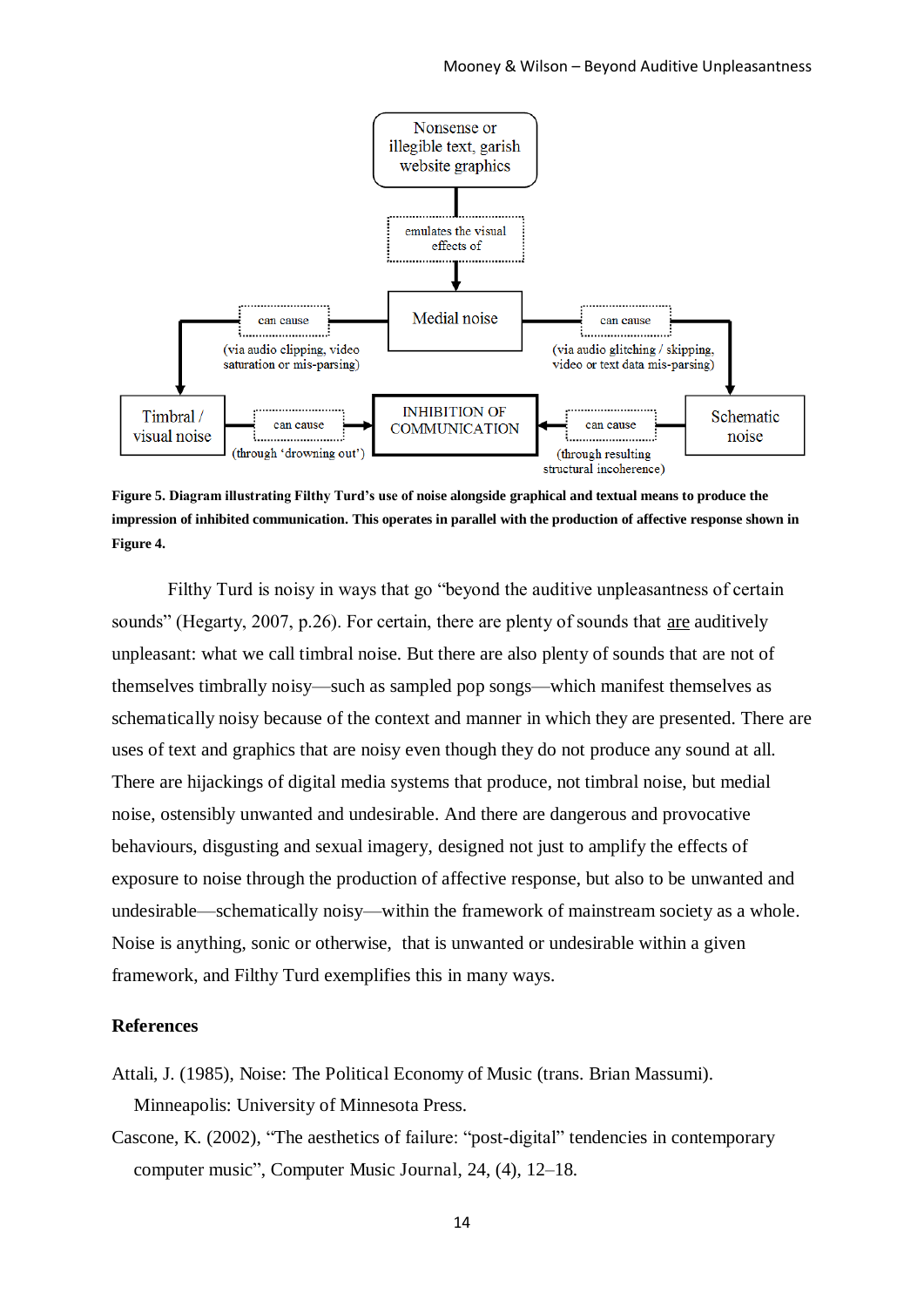- Crocker, S. (2007), "Noises and exceptions: pure mediality in Serres and Agamben", available online at http://www.ctheory.net/articles.aspx?id=574 [accessed 7 August 2012].
- Curtis, V. and Biran, A. (2001), "Dirt, disgust, and disease: is hygiene in our genes?", Perspectives in Biology and Medicine, 44, (1), 17–31.
- Filthy Turd (2009a), "Filthy Turd Blog on Myspace". Online blog at http://www.myspace.com/filthyturd/blog [accessed 28 March 2011].
- \_ (2011a). "Filthy Turd". Online blog at http://filthyfilthyturd.blogspot.com [accessed 20 April 2011].
- Gaver, W.W. (1991), 'Technology affordances', Proceedings of the SIGCHI Conference on Human Factors in Computing Systems: Reaching Through Technology (CHI91), 79–84.
- Gibson, J. (1966), The Senses Considered as Perceptual Systems. London: Unwin Bros.
- Goodman, S. (2009), Sonic Warfare: Sound, Affect, and the Ecology of Fear. Cambridge, MA: MIT Press.
- Hegarty, P. (2007), Noise/Music: A History. London: Continuum.
- Huron, D. (2006), Sweet Anticipation: Music and the Psychology of Expectation. Cambridge, MA: MIT Press.
- McNally, R.J. (2002), "Disgust has arrived", Journal of Anxiety Disorders, 16, (5), 561–566.
- Norman, D.A. (2002), The Design of Everyday Things. New York: Basic Books (2002 edition, originally published as Norman, D.A. (1988), The Psychology of Everyday Things. New York: Basic Books).
- Menkman, R. (2010), "A vernacular of file formats: a guide to databend compression design." Available online at http://dl.dropbox.com/u/9054743/lofi%20Rosa%20Menkman %20-%20A%20Vernacular%20of%20File%20Formats.pdf [accessed 16 April 2011].
- Mooney, J. (2010), "Frameworks and affordances: understanding the tools of music-making". Journal of Music, Technology and Education, 3, (2-3), 141–154.
- Stuart, C. (2003), "Damaged sound: glitching and skipping compact discs in the audio of Yasunao Tone, Nicolas Collins and Oval", Leonardo Music Journal, 13, 47–52.

#### **Discography**

Filthy Turd (2003), Power\*Control\*Lust. CDr, Verato Project: verazität 020.

- \_ (2005), Piss Enema. Cassette, Hospital Productions: HOS-126, 2005.
- \_ (2006a), Love Hotel. CDr, Turgid Animal: TA209.